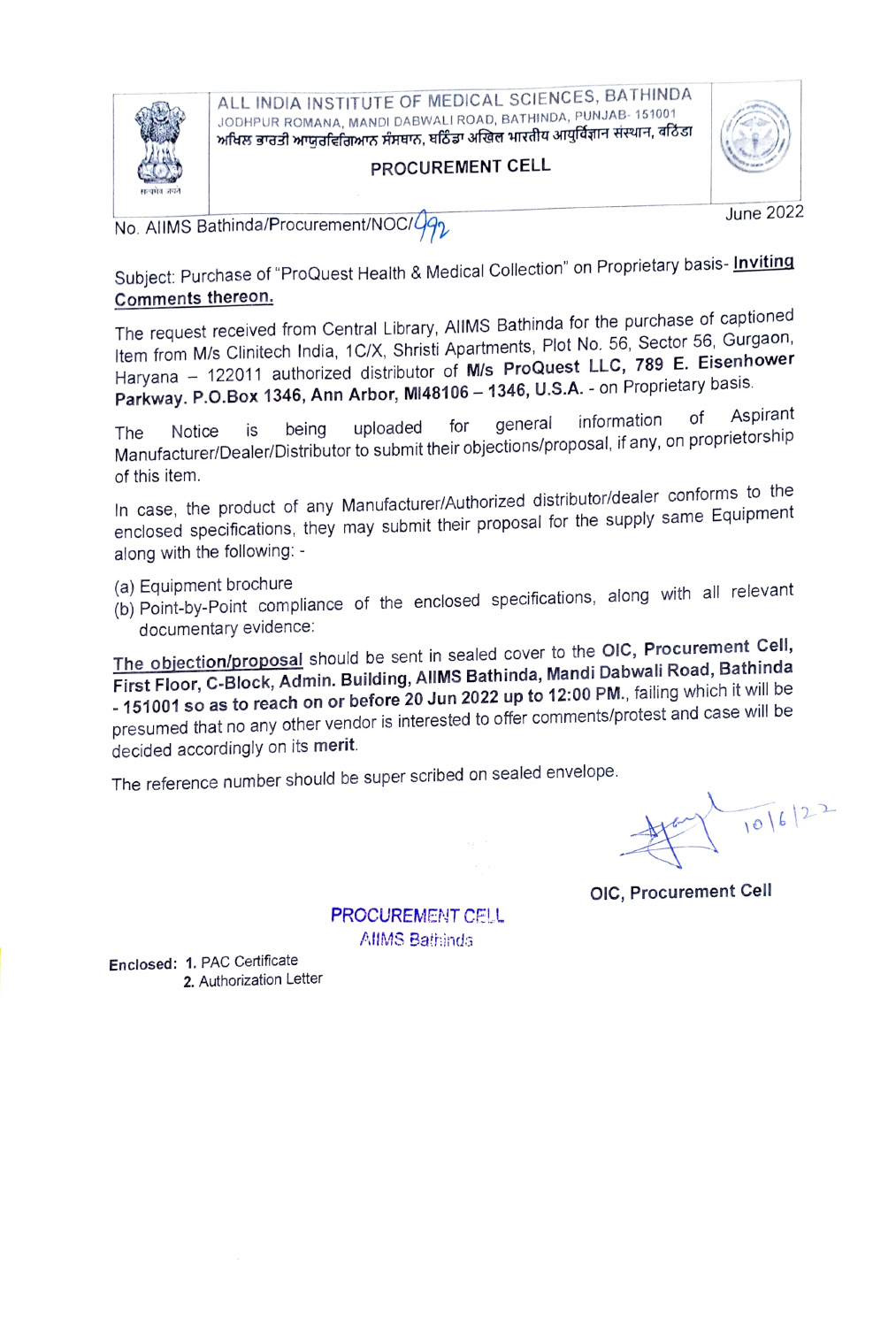

#### 1. **PAC Certificate**

4" January 2012



# To Whom It May Concern

### ProQuest Proprietary Certificate

By way of this lettor, we would like to confirm that the following products are proprietary product of ProQuest Information and Learning Ltd.

- · Health Research Premium Collection
- . Ebook Central Health and Medical Ebooks Collection

Also, note for all technical communications like installation, starting of access, orientation/training,<br>providing user statistics, etc., ProQuest is directly responsible. Please do not hesitate to contact us if you require any further clarification.

Above products are not listed/registered in GEMS Portal being a proprietary product.

Please feel free to contact us for any other details required.

Yours Sincerely. On behalf of ProQuest LLC



Esha Dhall Senior Client Relationship Manager - India ProQuest | 315 AKD Tower | Sector 14,<br>Gurgaon – 122001 | INDIA | Mobile +91 81305 55110 | LandLine 0124-4376105

> ProQuest LLC, 789 E. Eisenhower Parkway. P.O.Box 1346, Ann Arbor, MI48106 -1346, USA Tel: 734 761 4700 . Toll Free: 800 521 0600 www.proquest.com

tright and a flyel